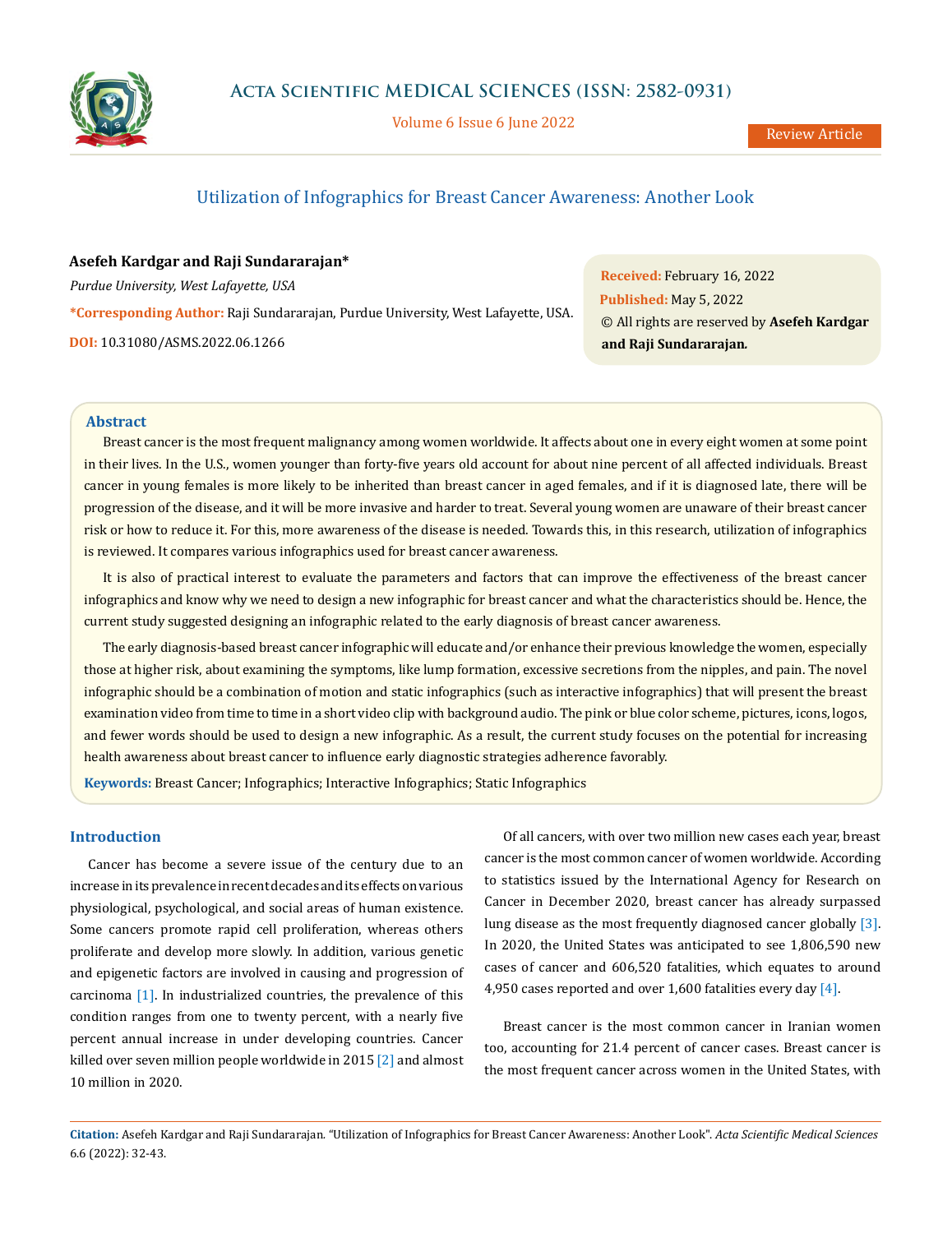a 12.5% incidence and mortality rate (compared to 1/35 death rate of all causes [5]). Breast cancer will affect 2.3 million women worldwide in 2020, with 685000 fatalities (Figure 1). Most breast cancers originate in the lobules (milk glands) and the ducts that join the milk glands to the nipple. Considering that breast cancer is not a single disease, but a group of diseases, more women need to be aware of it and take suitable actions against its occurrence.



**Figure 1:** Incidence, mortality, and survival rate of Breast Cancer in 2020 [3,6].

Non-Hispanic white women had the most occurrence rate of 130.8 per 100,000, followed by non-Hispanic blacks with 126.7 per 100,000 incidence rates. However, non-Hispanic black women have the highest breast cancer mortality rate (occur within the 28.4 per 100,000), which is more than twice as high as in Asian females (11.5), who have the minor incidence and mortality rates of breast cancer. Before the age of forty, non-Hispanic black women have a higher prevalence of breast cancer than white women, and they are more prone to death from breast cancer at any age (Figure 2).



**Figure 2:** The incidence and mortality rate in non-Hispanic white women, Asian women, and Non-Hispanic Black women in 2013-2017 [7].

The lack of education about treatment decision-making, diagnosis, and preventive strategies against breast cancer, including good nutrition, physical activity, less exposure to carcinogens, improving poor socioeconomic lifestyles, and early screening for genetic abnormalities, could be one reason for this rise. In light of the relevance of this issue, the current study looked into breast cancer and searched the visualization data tools to spread awareness in people around the world but specifically in African American females [7].

### **Breast cancer awareness through data visualization**

In the past, incidence and death rates were given in datasets and tabular form, which were easy to understand by statisticians and epidemiologists, but did not suit the demands of all possible data users and the common public  $[8]$ . Data visualization is a new way of visualizing the impact of breast cancer on several stages (State, ethnic groups, region, and different underdeveloped countries) to spread awareness among females around the globe. Therefore, presenting accurate information in the form of dynamic and interactive graphical presentations of the breast cancer burden at the sub regional level is crucial  $[9]$ .

Once patients and public members develop a better understanding of breast cancer, it allows them to be more selfreliant in their healthcare and supports therapeutic decisionmaking. Although the Media is cost-effective, approachable, and has the power to bring populations together, opinions on its suitability as a reliable news source are mixed  $[10]$ . The design of smartphone apps, multimedia, videos, animations, electronic messages, and different infographics has been demonstrated to help cancer patients know breast cancer treatment, diagnosis, etiology, symptoms, and preventive measures [11].

### **Multimedia for data visualization**

Multimedia is a highly presented experience consisting of text, pictures, sounds, animations, and video conveyed to the public via computers, electronic, and other digitally modified techniques. The multimedia application presents everything from fundamental breast oncogenesis, early diagnostic and therapeutic education for the general public to high-level scientific research ideas, molecular visualizations, and information for researchers and physicians [12]. The multimedia visualization focuses on breast cancer at the systemic, neoplasm, and cellular levels. Breast morphology, the application also includes information about breast cancer

**Citation:** Asefeh Kardgar and Raji Sundararajan*.* "Utilization of Infographics for Breast Cancer Awareness: Another Look". *Acta Scientific Medical Sciences*  6.6 (2022): 32-43.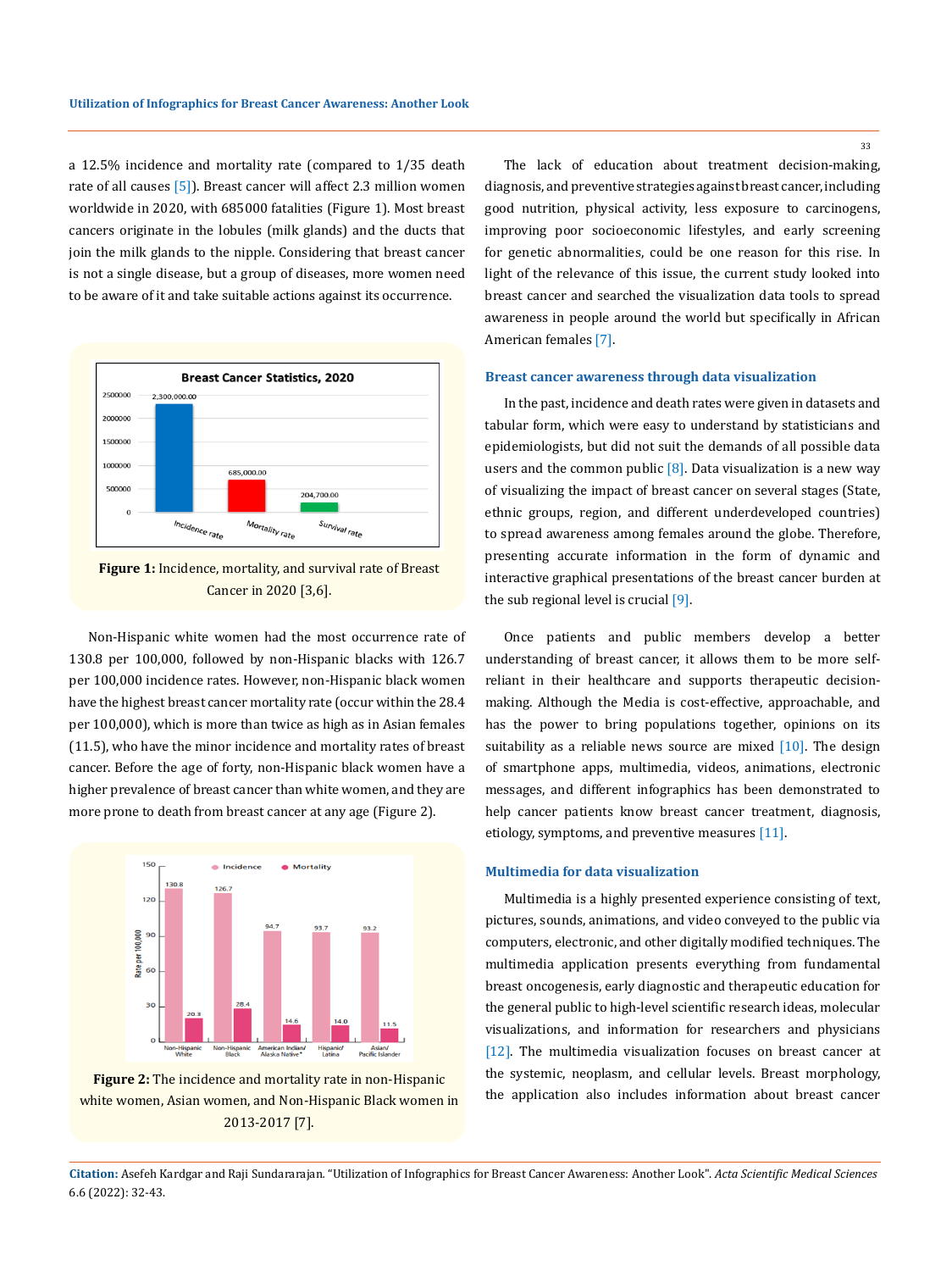34

screening and treatment [13]. Another research study looked at how well a site-specific video training material helped patients comprehend and trust their radiation therapy treatment plan  $[14]$ .

An essential requirement is to realistically depict tumor progression, growth, cell modifications, and dissemination and educate on various treatment or examination procedures. We need to design visual animations with sounds and text and a friendly primary graphical interface with activities to make things easy to grasp and the program user experience easy to use  $[15]$ . A system's

usability is a criterion for its overall quality. The application is considered to be used for educational and recreational purposes only. As a result, both the material and the user interface must be simple to use and comprehend. The application also includes a lot of content extensions possibilities. The experts chose Flash to create the application because of its ability to manage multimedia material and user interface friendliness. The Flash application is beneficial for incorporating interactive elements into animations (Figure 3) [16].



**Figure 3:** Multimedia data visualization for Breast Cancer [12].

### **Mobile and smartphone applications**

Patients can be connected over great distances using mobile technologies. A mobile phone is owned by 92% of young adults in the U.S. Because of the widespread use of mobile phones because ofthe potential to significantly impact various health issues through conveying risk factors, impacting patient's condition, and fostering clinician-patient interactions. Smartphone applications for better health monitoring and medication compliance could be developed by integrating mobile phones with the Internet  $[17]$ . For instance, the usefulness of a program named "Telehealth," inconsistent supply of health care, patient and physician instruction, and global health management was examined [18].

## **Telehealth**

Telehealth uses digital and telecommunication technologies to help individuals with chronic kidney disease and global health professionals who work with chronic kidney disease patients. According to [19], Telehealth has the potential to increase diseaserelated education and drive behavioral change in both health practitioners and patients [19].

### **Text-messaging platform**

A text-messaging platform was created to educate undergraduate (college/university) students about the dangers of conventional and new smokeless tobacco. Thirty-one tobacco smokers and non-users between the ages of eighteen participated in five target groups to identify the efficacy of text messaging. In addition, students provided input on the message's function and context. Prokhorov., *et al*. (2017) found that the messages were engaging and appropriate for the pupils. They had previously been unaware of the risks associated with tobacco cigarettes [18]. In addition, a previous study conducted on obesity supported this evidence that text messaging can influence health-related practices [20].

### **Smartphones**

Another mobile strategy for overall health awareness gaining traction is smartphone applications. For example, individuals trying to reduce their weight have been proven to have higher retention and compliance to smartphone apps than website apps

**Citation:** Asefeh Kardgar and Raji Sundararajan*.* "Utilization of Infographics for Breast Cancer Awareness: Another Look". *Acta Scientific Medical Sciences*  6.6 (2022): 32-43.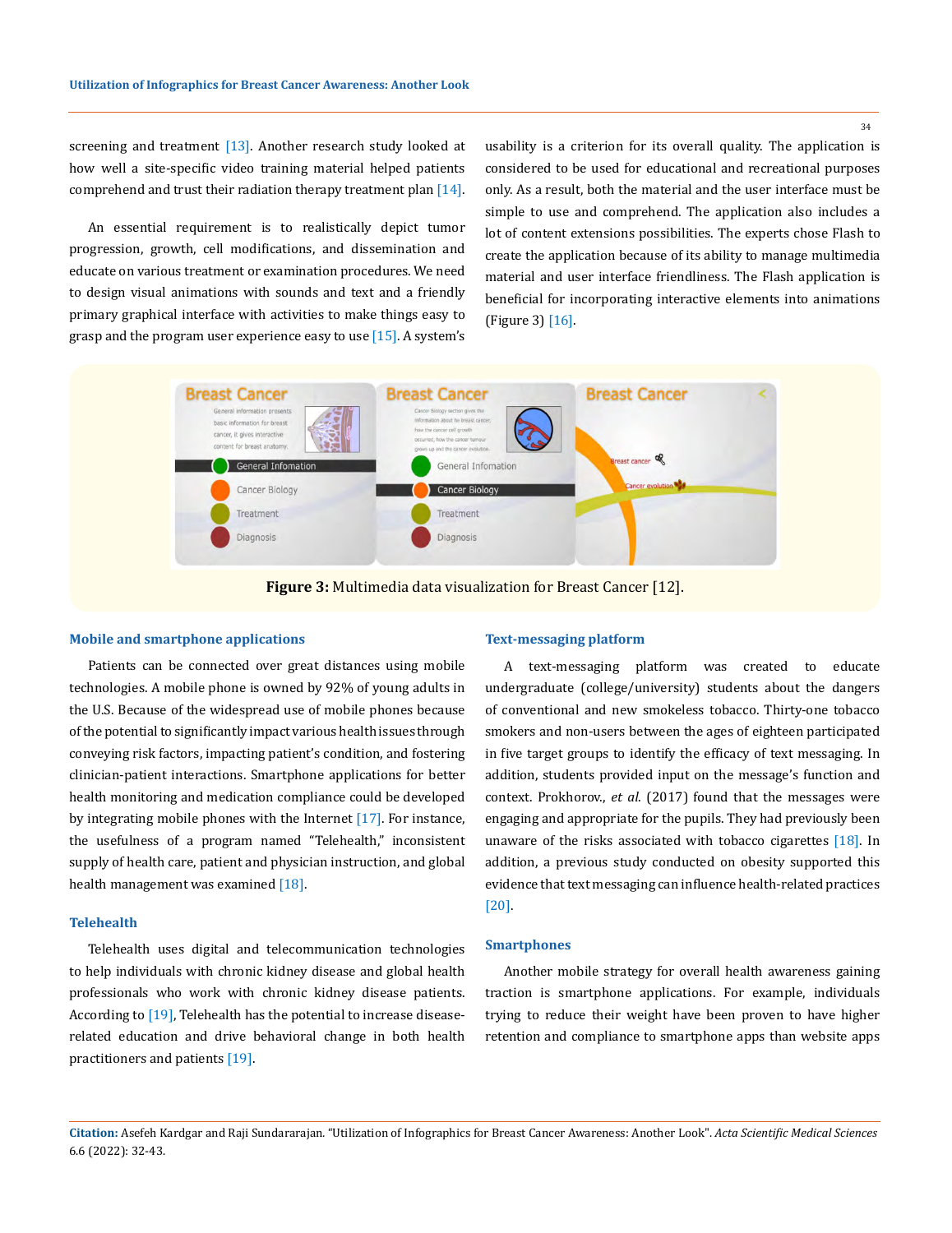or traditional paper journals. Furthermore, smartphones have demonstrated their ability to assist smokers in cessation. Although, users need time to become accustomed to the interface until it becomes common practice [17].

### **Internet strategy for breast cancer awareness**

The use of the Internet to transmit cancer information has elicited mixed reactions. Some people have found using the Internet for cancer facts difficult and daunting, while others have found it beneficial in strengthening healthcare professional and patient interactions. Additionally, Internet usage in British countries has been fast increasing. Understanding the Online services is critical because it is a low-cost and readily available source of cancer data. In addition, it can educate people and develop public health groups [21].

### **Social media**

Although Social Media is becoming a more important source of cancer knowledge, the Internet still lacks cancer prevention information. Furthermore, smartphone apps to track medication compliance are becoming increasingly common among patients. Therefore, an ongoing online center of cancer professionals could be a good place for people with cancer to learn more and participate in conversations, primarily through social media. Maddock., *et al*. (2011) conducted a survey to get input from cancer patients regarding finding cancer information online, primarily through social media. The survey's respondents wanted easy access to factual data about cancer and how it would affect them individually [22].

For instance, Ewing Sarcoma Awareness is a group on Facebook for Ewing Sarcoma sufferers designed to share data among patients and caregivers. Ewing Sarcoma Awareness has demonstrated its ability to guide patients in their treatment approaches. It was also promoted as a resource for ongoing psychological and emotional care [23]. Smartphones and social media may enhance people's education and awareness strategies related to breast cancer. However, they lack essential data (disease management, early diagnosis, and prevention data) necessary to provide the patients and their family members  $[24]$ .

The utilization of internet resources, on the other hand, is questionable. Infographics represent the essential information connected to breast cancer in a gathered and comprehensive form. Hence, infographics are a successful visualization data technique for breast cancer awareness [11].

### **Infographics for breast cancer awareness**

An infographic is a picture or diagram with words that show data or information. Infographics can be animated/dynamic or static, and there are conflicting opinions on which is more successful in public health communication [25]. It is a visual presentation of data that uses little language to illustrate facts, clarify ideas, streamline presentations, map linkages, highlight trends, and provide critical insights. Including attractive imagery in an infographic can help people understand an otherwise complex concept. Massive amounts of data are simplified through infographics, which provide a broad opinion and make them easier to understand at first sight. In addition, they aid in the transmission of data in a compact and shared format [26]. Stonbraker., *et al*. (2019) further emphasize the importance of infographics by spreading HIV infection among people. The study stated that a recognized aspect of high-quality healthcare coverage that contributes to higher health outcomes is compelling patient-provider interaction and communication. When there are cultural, linguistic, or cognitive disparities, welldesigned infographics can help effective communication [27].

Another recent study found through experimental studies that the primary goal of infographics is to draw users' focus, assist them in effectively understanding the information offered, improve their capacity to remember and retrieve the message, and motivate them to know that information. As a result, infographics are gaining some traction as a promising scientific or health information distribution tool for reaching a wide range of knowledge users, including healthcare personnel, patients and their family members, decision-makers, and the general public. As a result, numerous research communities' projects have been launched to create and disseminate infographics in scientific publications and social networks (e.g., Twitter, LinkedIn, Facebook, Instagram, Pinterest) [25]. Infographics are also used to improve data visualization education and evaluation  $[28]$ . A novel, more thorough rubric for use in the classroom was created by assessing four current graphical rubrics. This criterion considers population, size, structure, subject and consistency, narrative and flowing, research validity, and presentation among six significant categories in data visualization [29].

**Citation:** Asefeh Kardgar and Raji Sundararajan*.* "Utilization of Infographics for Breast Cancer Awareness: Another Look". *Acta Scientific Medical Sciences*  6.6 (2022): 32-43.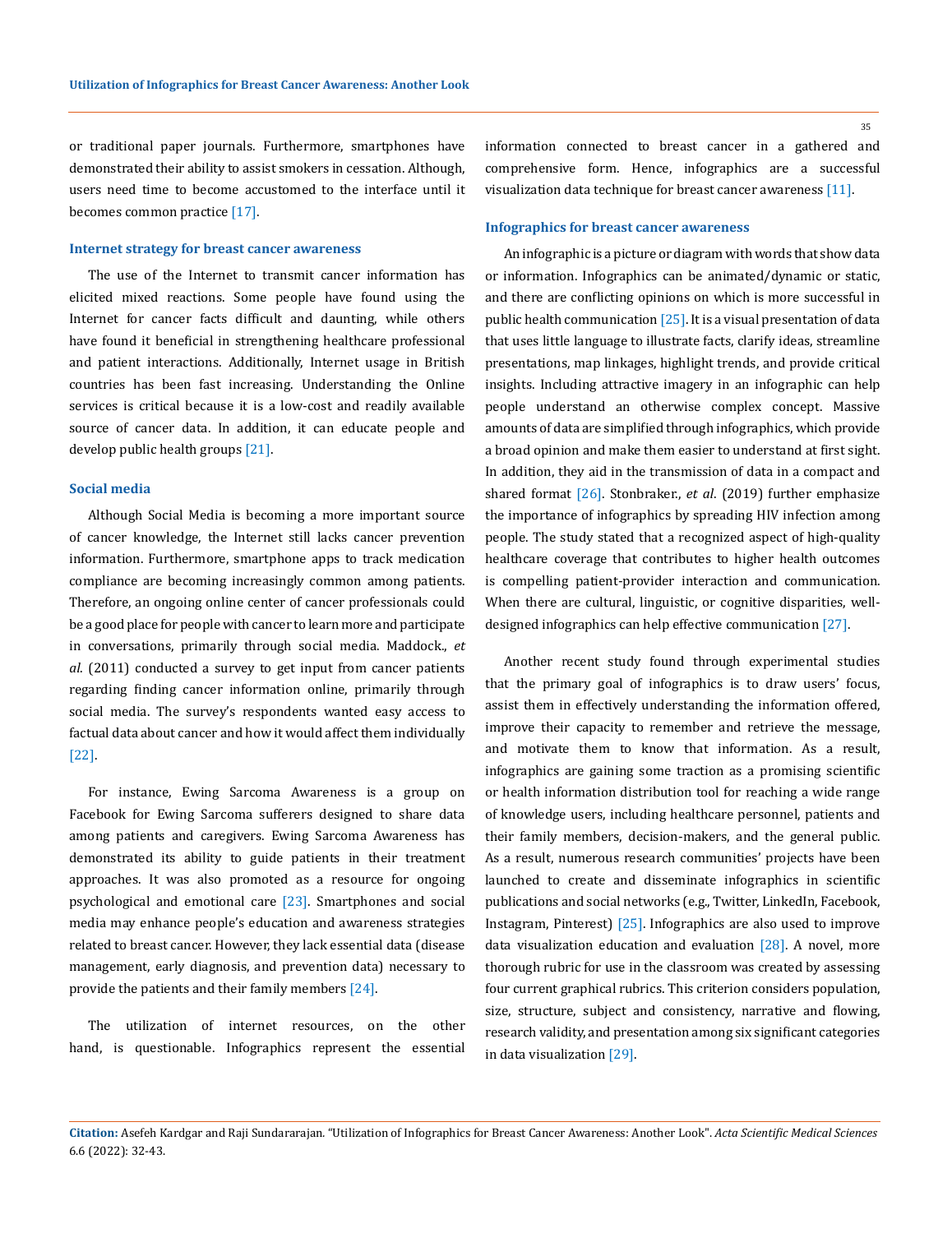## **Impact of color and visual intricacy on breast cancer infographic interpretation**

Self-breast exam and diagnosis procedures of breast cancer are best conveyed through visuals. Instructional information regarding skin cancer presented through visual formats, including infographics, could be helpful. It is suggested that Color and visual intricacy were significant determinants of information interpretation in infographics, and they should be deliberately selected in infographic design [30]. The aesthetic sense in infographic designs is crucial since it can emphasize a message. According to current studies, two aesthetic aspects, including colors and visual intricacy, both impact people's perceptions of the aesthetic worth of websites because they are the initial stuff they view. According to a recent research, these two variables account for one-third of the diversity in people's ratings of the attraction of infographics [31].

#### **Impact of color scheme**

The use of colors in infographics aid in the clarification of the information contained within them. Investigators looked at three criteria to determine color preference: cool/warm, active/ passive, and heavy/light. They discovered that cool/warm was the most accurate indicator of color preferences. People in North America commonly note that cool colors like blue are their favorite. According to scientists, cool colors are associated with peaceful, soothing, and good experiences and items like the water, sky, and ocean.

On the other hand, warm colors were thought to generate higher levels of stress and excitation since they symbolized anticipation and desire. In another research, warm colors have also been linked to happiness, satisfaction, and enthusiasm. Color has been shown to influence an individual's decision-making and impression in the past [32]. Figure 4 a (Soft Color) and Figure 4 b (Calm Color) indicate the characteristics of Soft and calm colors.

The pink color ribbon is most commonly presented in breast cancer campaigns. It is a well-known breast cancer awareness symbol around the world. Generally, ribbons and pink associate the bearer or supporter with the breast cancer cause and indicate emotional support for women diagnosed with the disease. Ribbons are most visible throughout National Breast Cancer



**Figure 2:** The incidence and mortality rate in non-Hispanic white women, Asian women, and Non-Hispanic Black women in 2013-2017 [7].

Awareness Month (Figure 5). Dread of breast cancer, optimism for the rest, and the philanthropic kindness of individuals and businesses who openly support the breast cancer cause are all represented by the pink ribbon. It has shown support for women who constantly fight breast cancer  $[33]$ . In addition, the pink ribbon is used by breast cancer organizations to link themselves with the disease, increase awareness, and encourage donations. The pink ribbon is a significant indication of some breast cancerassociated organizations, including Pink Ribbon International [34].

### **Impact of visual intricacy**

The viewer can readily access information in a compelling infographic with a well-structured style. The intricacy of infographics is determined by how visual images are spatially structured. Furthermore, visual clarity is highly prized in the display of quantitative data. The content of an infographic is simplified when the variety of visual items in the infographic is kept to a minimum. Infographics with less attractive images and more useful visuals were more highly valued. People's priorities for visual complexity vary according to age, gender, and educational level- with females, the elderly, and those with a high degree of education having a modest preference for visual infographics with minimal visual complexity (Figure 5) [35].

### **Types of infographics**

Infographics come in various types and forms and shapes, but they are often divided into three categories: data graphics, diagrams,

## **Citation:** Asefeh Kardgar and Raji Sundararajan*.* "Utilization of Infographics for Breast Cancer Awareness: Another Look". *Acta Scientific Medical Sciences*  6.6 (2022): 32-43.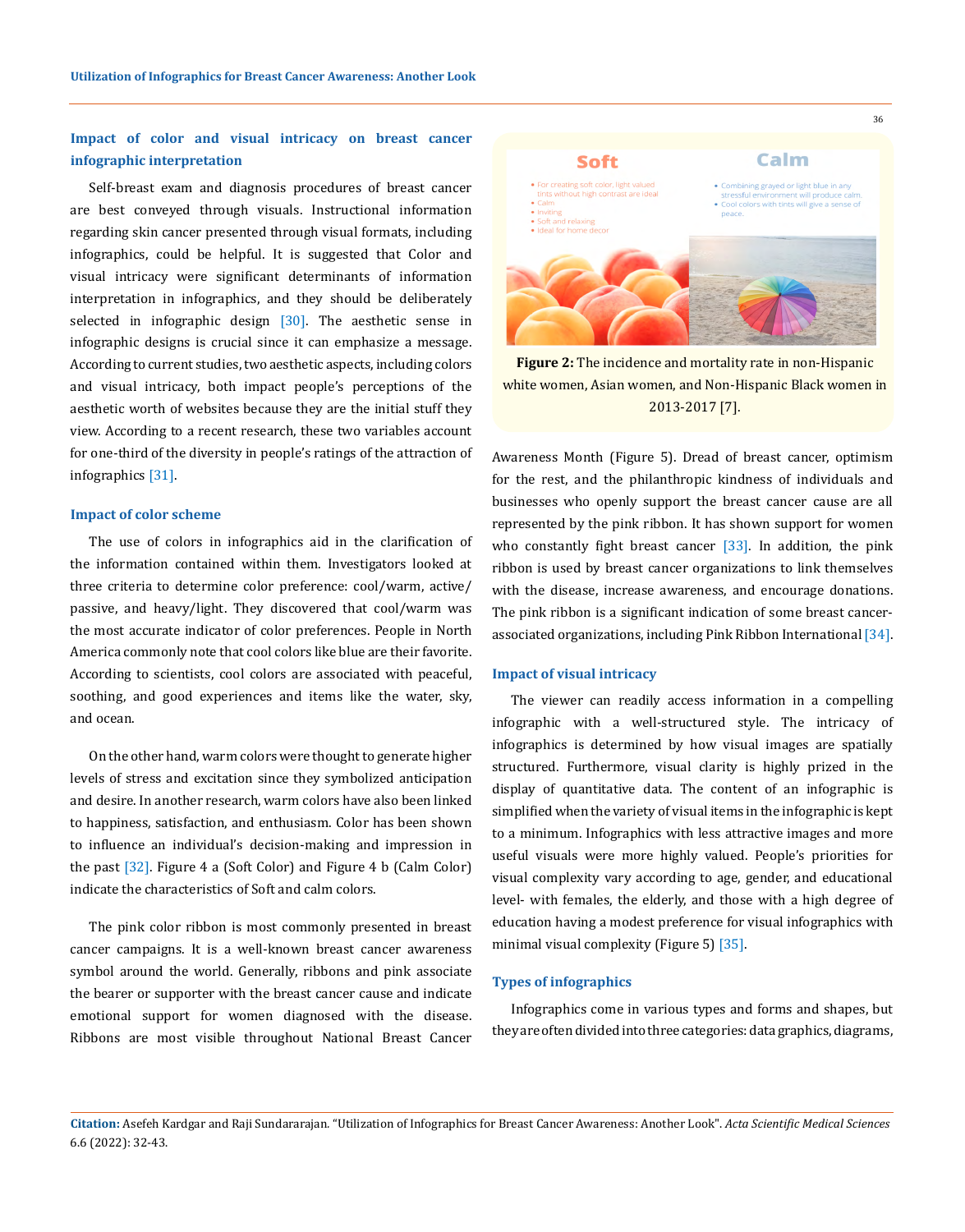

**Figure 5:** Visual complexity in designing the Breast Cancer infographic based on age, gender, and educational level [36].

and maps. They can either be a static form (for printing or display), video/animated (for the screen), or interactive infographics (for screen use) [37]. In addition, they are divided into categories based on the goal, the objects employed, and the information flow. It is worth noting that an infographic will not always fit neatly into one of these categories. Many infographics will have features from several infographics [38]. Figure 6 shows an illustration of Word Cloud infographics for breast cancer awareness. [39].



**Citation:** Asefeh Kardgar and Raji Sundararajan*.* "Utilization of Infographics for Breast Cancer Awareness: Another Look". *Acta Scientific Medical Sciences*  6.6 (2022): 32-43.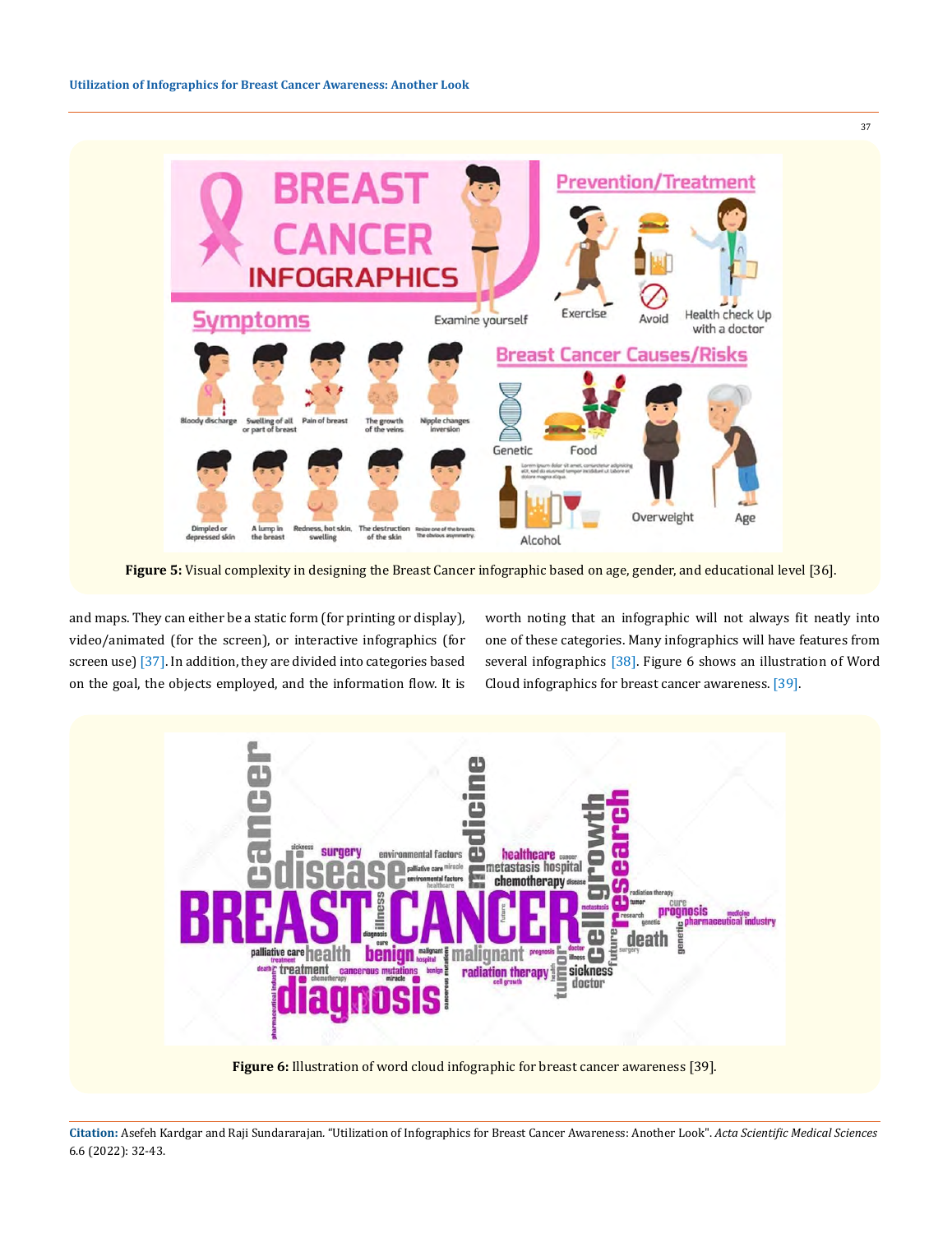Table 1 shows the similarities and differences common in various types of infographics [40-44] and Table 2 shows the pros and cons of different kinds of infographics [30,37,38,43,45].

| <b>Infographic</b><br><b>Type</b> | <b>Similarities</b>                                                                                                                                                                                                                                                              | <b>Differences</b>                                                                                                                                                                                                                                                                                                                                                                                                                                                                                                                                    |
|-----------------------------------|----------------------------------------------------------------------------------------------------------------------------------------------------------------------------------------------------------------------------------------------------------------------------------|-------------------------------------------------------------------------------------------------------------------------------------------------------------------------------------------------------------------------------------------------------------------------------------------------------------------------------------------------------------------------------------------------------------------------------------------------------------------------------------------------------------------------------------------------------|
| Informational                     | Logos, patterns, colors, and other visual<br>components may complement the graphic. It is<br>used for blogs, the Internet, and social media<br>services like static infographics.                                                                                                | The informational infographic stands out for its extensive use of<br>text. It is most versatile and common. Most commonly used for<br>seminars and to emphasize the event with extensive use of words<br>and descriptive data. The informative infographic is for a<br>specifically defined group of audience. In addition, it is used for<br>social media and Blog purposes.                                                                                                                                                                         |
| Timeline                          | Timeline infographic also employs icons,<br>photos, and visual components-minimal use<br>of text.                                                                                                                                                                                | An infographic depicting occurrences or acts in chronological<br>sequence. They are frequently used to show the advancement of a<br>historical trend, a product, and an idea. The format of the timeline<br>can be horizontal, vertical, or circular. Best used in advertisements,<br>presentations, and posters representation.                                                                                                                                                                                                                      |
| Charticles                        | In Charticles, the use of text is minimal, and<br>its presentation is in the form of a circle with<br>colorful parts like other infographics.                                                                                                                                    | A charticle is made up of appealing colors, easy-to-understand<br>wording, and significant charts or graphs that help to convey a<br>central idea. Also include information made up of numerical data.<br>The combination is usually of pie charts and arrays.                                                                                                                                                                                                                                                                                        |
| Wordcloud                         | It also simplifies complex and huge data in one<br>confined form.                                                                                                                                                                                                                | A word cloud is a unique visualization method for highlighting<br>essential textual data elements. It can make boring data sparkle<br>and deliver crucial information quickly. A grouping or cluster<br>of words shown in various sizes, the big/bold word depicts its<br>importance.                                                                                                                                                                                                                                                                 |
| Static                            | A common feature with other infographics<br>is the big focus on illustration and simplifies<br>the complex data into a comprehensive and<br>effective way with colorful icons, images, and<br>pictures.<br>It is also used for social media, the Internet,<br>and blog purposes. | The static infographic is designed to be seen on a smartphone or<br>computer in a prolonged scrolling manner. A static infographic is<br>a photograph, similar to a snapshot, that captures a storyline at a<br>specific point in time-offering high-level descriptions of a<br>product, service, or problem on web pages, blogs, and other social<br>media venues. Static infographics use a narrow set of visual<br>methods.                                                                                                                        |
| Motion/Video                      | Interactive infographics, like static<br>infographics, employ visuals to construct<br>narratives from large amounts of data. Like<br>other infographics, it presents data with<br>images, charts, and pictures with users'<br>interest.                                          | A motion infographic narrates a story using multimodal and<br>multifunctional animations (music, audio, short films, etc.). Motion<br>graphics are far more versatile, unlike static form. A 60-90 second<br>motion video clip often includes graphics, animations, narration,<br>sound, and sound editing. Motion graphics are excellent<br>instruments for eliciting an emotional response from spectators,<br>which makes them essential in many marketing campaigns.<br>Motion infographics are more costly than static or interactive<br>designs |
| Interactive                       | Interactive infographics, like static<br>infographics, employ visuals to construct<br>narratives from large amounts of data. Like<br>other infographics, it presents data with<br>images, charts, and pictures with users'<br>interest.                                          | In contrast to static infographics, interactive infographics do not<br>take a gradual linear approach to information-driven narratives.<br>Instead, readers can play with a wide range of features in<br>interactive infographics, ranging from simple clicking icons and<br>buttons to glide information and animated charts. In addition, an<br>interactive infographic allows you to display and enhance a story<br>by changing various parameters over time.                                                                                      |

**Table 1:** The differences and similarities among infographics.

**Citation:** Asefeh Kardgar and Raji Sundararajan*.* "Utilization of Infographics for Breast Cancer Awareness: Another Look". *Acta Scientific Medical Sciences*  6.6 (2022): 32-43.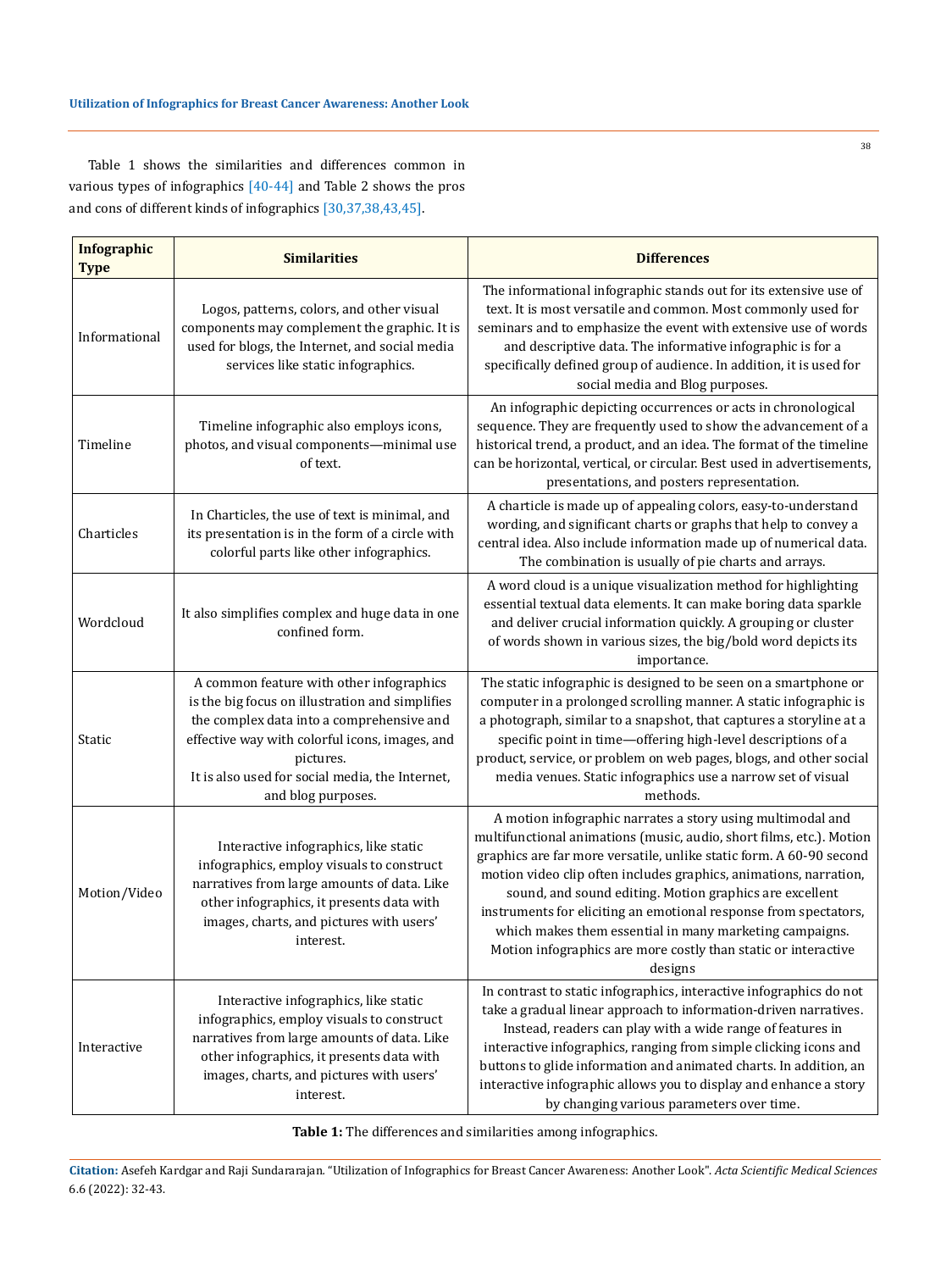| 39                                |                                                                                                                                                                                                                                                                                                                                                                                                                                                                  |                                                                                                                                                                                                                                            |  |
|-----------------------------------|------------------------------------------------------------------------------------------------------------------------------------------------------------------------------------------------------------------------------------------------------------------------------------------------------------------------------------------------------------------------------------------------------------------------------------------------------------------|--------------------------------------------------------------------------------------------------------------------------------------------------------------------------------------------------------------------------------------------|--|
| <b>Infographic</b><br><b>Type</b> | <b>Pros</b>                                                                                                                                                                                                                                                                                                                                                                                                                                                      | Cons                                                                                                                                                                                                                                       |  |
| Informational                     | It is more versatile and common. It presents data in an extensive<br>text but wrong and effective way.                                                                                                                                                                                                                                                                                                                                                           | Extensive use of words than images.                                                                                                                                                                                                        |  |
| Timeline                          | The goal is to draw attention to specific pieces of data by linking<br>them with specific periods while also addressing the material to<br>be shown in detail. The timeline infographic type is quite popular,<br>particularly in presentations.                                                                                                                                                                                                                 | Much time is required to connect the events<br>in the sequel, which shows data<br>complicatedly.                                                                                                                                           |  |
| Charticles                        | A charticle is made up of appealing colors, easy-to-understand<br>wording, and significant charts or graphs that help to convey a<br>central idea.                                                                                                                                                                                                                                                                                                               | Also include information made up of<br>numerical data that can be misinterpreted<br>by most of the audience.                                                                                                                               |  |
| Wordcloud                         | It can make boring data sparkle and deliver crucial information<br>quickly. Text clouds are great for extracting essential pieces of<br>textual material, such as blog posts and databases.                                                                                                                                                                                                                                                                      | Word clouds are not ideal in every<br>circumstance. For example, users cannot<br>use a pie chart to represent the growth of<br>a company's income statement throughout<br>time, and Users cannot use word clouds for<br>every application. |  |
| Static                            | It is a cost-effective infographic. In addition, it offers high-level<br>descriptions of a product, service, or problem on web pages, blogs,<br>and other social media venues.                                                                                                                                                                                                                                                                                   | Static infographics use a narrow set of<br>visual methods. Therefore, its content<br>cannot be readily<br>modified like in motion infographics.                                                                                            |  |
| Motion/Video                      | A motion infographic narrates a story using multimodal and<br>multifunctional animations (music, audio, short films, etc.). Motion<br>graphics are far more versatile, unlike static form. In addition, mo-<br>tion graphics are excellent instruments for eliciting an emotional<br>response from spectators, which makes them essential in many<br>marketing campaigns.                                                                                        | Motion infographics are the most costly.<br>They might be impersonal at times. A<br>motion graphics video is more than an il-<br>lustrated advertisement when done<br>incorrectly.                                                         |  |
| Interactive                       | In contrast to static infographics, interactive infographics do not<br>take a gradual linear approach to information-driven narratives.<br>Instead, readers can play with a wide range of features in<br>interactive infographics, ranging from simple clicking icons and<br>buttons to glide information and animated charts. In addition, an<br>interactive infographic allows you to display and enhance a story<br>by changing various parameters over time. | Not very SEO-friendly. Taking the time and<br>excessive budget.                                                                                                                                                                            |  |

**Table 2:** The pros and cons of different types of infographics.

### **How to improve and design an effective infographic**

The primary goal of designing a compelling infographic is to summarize massive data into eye-catching, colorful and images containing a single visualization form. However, when compressing a massive report of complex science investigation into a single visualization, there is the risk of oversimplification. Furthermore, infographic design sometimes entails analyzing numerical data, which can easily be skewed or misled unintentionally. The least successful infographics are aesthetically overpowering, include excessive or unnecessary material or noise, and present information in a misleading or inconsequential manner. Hence, it is imperative to design infographics to encourage audiences to carefully consider an issue or data set in specific observations and more significant trends [24].

Various ways can improve the design of infographics. The infographics should contain minimal words, narrative way information, icons, cartoons, images, and specific eye-catching pictures through which people can interpret and comprehend the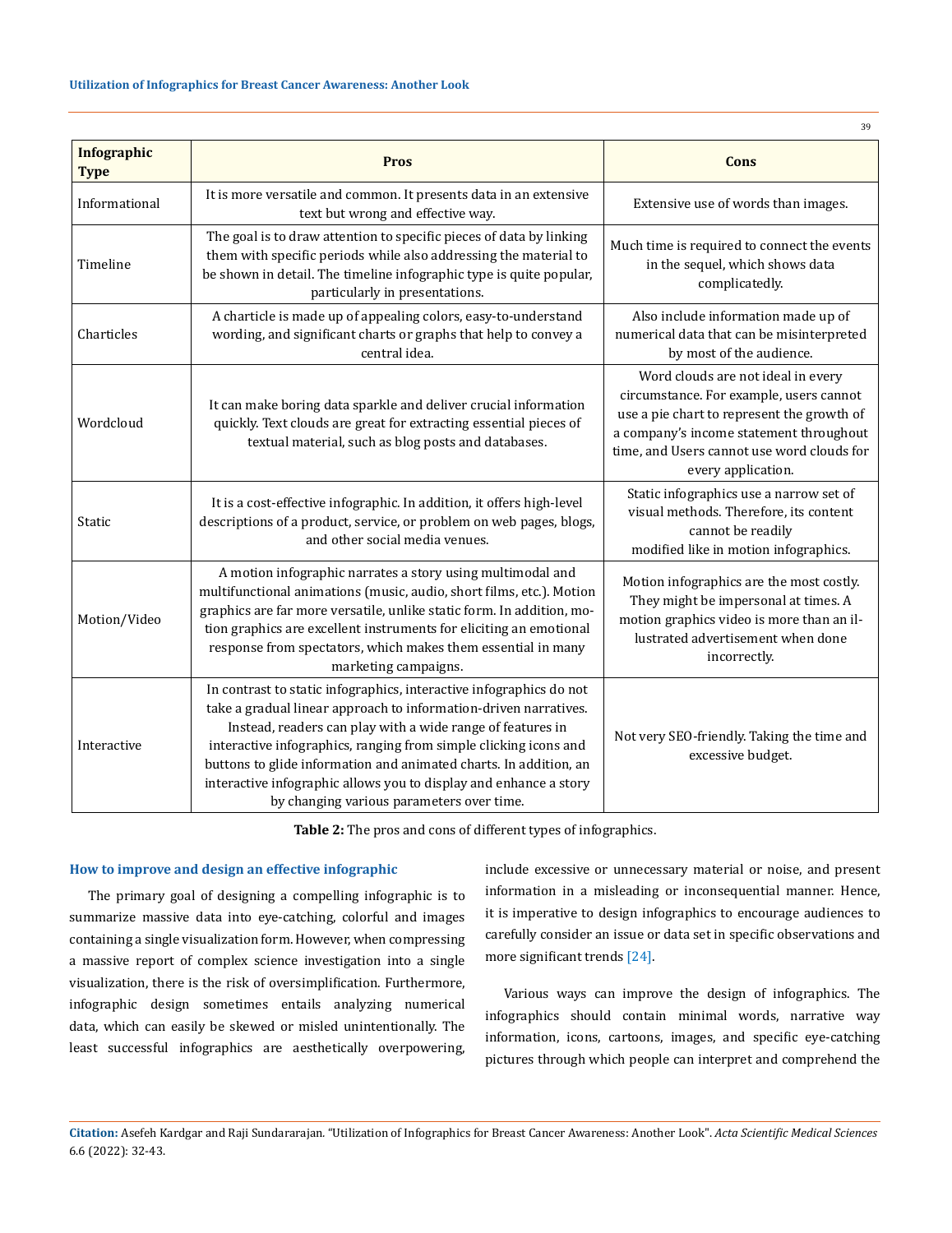data in a minute. It should be memorable. Usually designed well, infographics combine aesthetics, narrative, and data elements to create a more easily digestible graphical display. Most people prefer images, pictures, and a good aesthetic sense (color scheme) based on data visualization. Because the human brain absorbs textual data in a "linear" fashion while visual data is processed more quickly, the extensive wording and texting-based infographics bored the people, and they avoided interpreting the data of noisy infographics. For example, informative and didactic infographics contain more text than images and pictures and are limited to a specific group of audiences [30].

A numerical infographic also depicts confusing data because of numerical numbers, facts, and percentages. Numerical numbers and percentages mostly lead to people's misinterpretation of data. So, while designing an infographic, avoid noisy explanations, poor aesthetic color schemes, and numbers and be open to everyone. The audience will understand the picture-based depiction of information rather than using words such as in interactive and video infographics. Video and interactive infographics are commonly used to present the data effectively. Video/motion infographics present the data in a dynamic form with 60-70 seconds of video with attractive background music.

In contrast, interactive infographics combine static and dynamic infographics to present the data in an eye-catching and impressive way to attract the audience. Both infographic types are not limited to only a small group, depending upon the type of data presentation  $[9]$ . They are used to capture a person's attention and interests to pay attention to messages. They can display a significant volume of information with complex architecture in a short amount of time. Visualizations have been explored as an effective format for conveying qualitative disease and risk information with these benefits in breast cancer risk and prevention communication [45].

#### **Targeted audience for breast cancer awareness infographics**

In the U.S, breast cancer is the most frequent malignancy among women. It affects about one in every eight women at some point in their lives. Breast cancer affects women under the age of forty-five in uncommon circumstances, despite the majority of cases being detected in older women. In the U.S., women younger than forty-five years old account for about nine percent of all affected individuals. Breast cancer in young females is more likely to be inherited than breast cancer in aged females, and it might be due to late diagnosis of the disease's progression when it is more invasive and harder to treat. Several young women are unaware of their breast cancer risk or reduce it [5].

As a result, women aged eighteen to forty-four are the target group for the breast cancer infographic data visualization, especially those whose family background and genetic history expose them to a greater risk of breast cancer at an early age. In addition, it covers Ashkenazi Jewish women and females with a family history of breast and ovarian cancer. The infographics advise women at average risk to follow a healthy lifestyle regarding their breasts. It also seeks to teach healthcare practitioners about the risk variables for early-onset breast cancer and help young female patients manage and understand their risks [46].

### **Publication of infographics**

Due to their digital formatting, most infographics may be viewed on various social media platforms, including Pinterest. Therefore, the Internet and social media are viable options to spread infographics. Numerous research communities' projects have been launched to create and disseminate infographics in scientific publications and social networks (e.g., Twitter, LinkedIn, Facebook, Instagram, Pinterest) [25]. Other than social media, there are several other sites where infographics can be published and submitted, including Slideshare, visual.ly, Flickr, infographic bee, and Reddit (Infographic Submission Sites to Increase Your Reach).

### **Disadvantages of infographics**

There are a few disadvantages of multimedia use along with the positive implications. The human interface is responsible for the basic layout of extracting useful information, which means the data which becomes the basis of perception could be one-sided. The person delivering the information for the equivalence may only consider an essential part of the information or the information that needs to be focused on and may ignore the rest of the material, resulting in wrong conclusions [47]. The flash player has been used in the multimedia app to store and present the data, but some flash disk' write protection features are missing. Because of their small size, they are easily misplaced. Even the costs of storage are exorbitant. To use the flash drives, you will need a different version of the apps [48].

**Citation:** Asefeh Kardgar and Raji Sundararajan*.* "Utilization of Infographics for Breast Cancer Awareness: Another Look". *Acta Scientific Medical Sciences*  6.6 (2022): 32-43.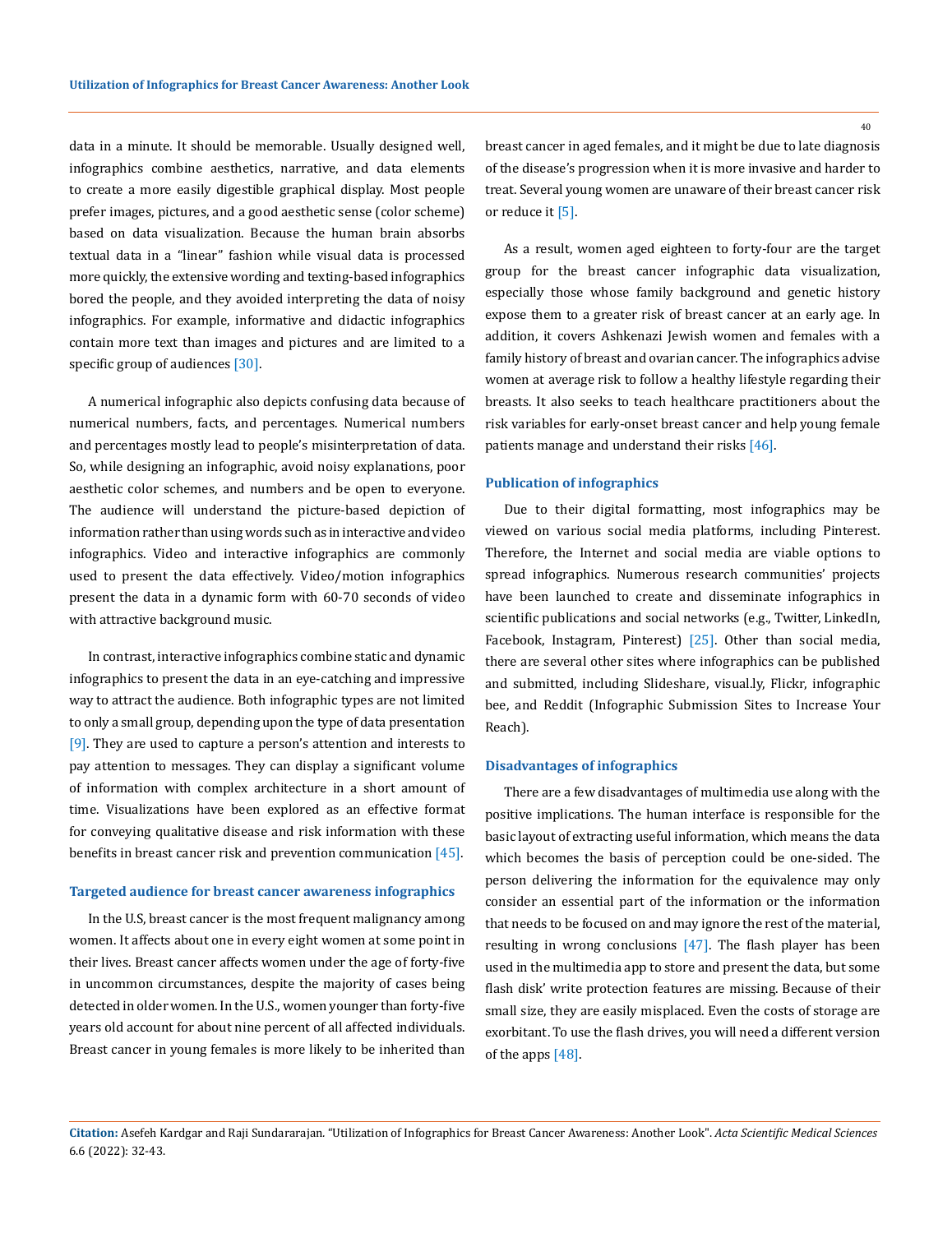### **Future Perspectives**

In future, Infographics could raise awareness of preventive breast cancer screening techniques among young (24-40-year age) women. Previous research estimated that women in the 18–29 age group scored the lowest on average when seeing Infographics than females in older age groups [7]. Therefore, new Infographics, educational programs, and campaigns should raise awareness and early breast cancer diagnosis. In addition, Infographics could be used in conjunction with community outreach programs to raise breast cancer awareness. Although young women have a lower risk of breast cancer, the incidence rate and mortality rate for the young age group are increasing. Therefore, future efforts should pay more attention to the young age group of women to lessen the burden of breast cancer among them.

In future breast cancer early diagnostic Infographics, interactive aspects should be included to increase audience interaction and participation. Encouraging online interactive aspects (social media or the Internet) and the use of smartphone apps for breast cancer interaction and consultation are mentioned in the current study. By combining Infographics with smartphone apps and sharing them on social media, young women would have easier access to early diagnosis screening and self-examination at home.

### **Conclusion**

The review study indicates that the type of infographic media used to transmit breast cancer information should be less important than the data presented. Most of the data presented in Infographics are related to the treatment strategies, while very few early diagnosis-based awareness Infographics are designed. Breast cancer in young females is more likely to be inherited than breast cancer in aged females, and it is of practical interest to enhance the awareness of breast cancer among all women, especially young women. With time, the disease progresses and it is difficult to treat when it is in advanced stage and more invasive. In addition, many women are not well aware of the early examination of the breast to evaluate the risk of breast cancer.

It is hoped that creating an infographic about breast cancer early detection and awareness will enhance the awareness of it and utilize the available resources. The early detection-based breast cancer infographic could teach high-risk and other women how to analyze the symptoms. The novel infographic should be a mix of motion and static infographics (such as interactive infographics) that will show a breast examination video at intervals in a brief video clip with background audio. When creating a new infographic, utilize a pink or soft or elegant color scheme, graphics, icons, logos, and fewer words. As a result, there is a possibility of raising health awareness about Breast Cancer in order to improve adherence to early diagnostic procedures.

### **Bibliography**

- 1. ["Cancer: Overview, causes, treatments, and types" \(2020\).](https://www.medicalnewstoday.com/articles/323648)
- 2. Ataollahi M., *et al*[. "Breast cancer and associated factors: A](https://www.ncbi.nlm.nih.gov/pmc/articles/PMC5319297/)  review". *[Journal of Medicine and Life](https://www.ncbi.nlm.nih.gov/pmc/articles/PMC5319297/)* 8 (2015): 6-11.
- 3. [Breast cancer now most common form of cancer: WHO taking](https://www.who.int/news/item/03-02-2021-breast-cancer-now-most-common-form-of-cancer-who-taking-action)  [action \(2021\).](https://www.who.int/news/item/03-02-2021-breast-cancer-now-most-common-form-of-cancer-who-taking-action)
- 4. [CDCBreastCancer. "An Update on Cancer Deaths in the United](https://www.cdc.gov/cancer/dcpc/research/update-on-cancer-deaths/index.htm)  [States. Centers for Disease Control and Prevention" \(2021\).](https://www.cdc.gov/cancer/dcpc/research/update-on-cancer-deaths/index.htm)
- 5. Akram M., *et al*[. "Awareness and current knowledge of breast](https://doi.org/10.1186/s40659-017-0140-9)  cancer". *[Biological Research](https://doi.org/10.1186/s40659-017-0140-9)* 50.1 (2017): 33.
- 6. ["Breast Cancer—Statistics". Cancer.Net \(2012\).](https://www.cancer.net/cancer-types/breast-cancer/statistics)
- 7. Street W. "Breast Cancer Facts and Figures 2019-2020". 44.
- 8. Rocque G B., *et al*[. "Visualization of Sequential Treatments in](https://doi.org/10.1200/CCI.18.00095)  Metastatic Breast Cancer". J*[CO Clinical Cancer Informatics](https://doi.org/10.1200/CCI.18.00095)* 4 [\(2020\): 1-8.](https://doi.org/10.1200/CCI.18.00095)
- 9. Ben Ramadan A A., *et al*[. "Improving Visualization of Female](https://doi.org/10.2196/publichealth.8163)  [Breast Cancer Survival Estimates: Analysis Using Interactive](https://doi.org/10.2196/publichealth.8163)  Mapping Reports". *[JMIR Public Health and Surveillance](https://doi.org/10.2196/publichealth.8163)* 4.2 [\(2018\): e42.](https://doi.org/10.2196/publichealth.8163)
- 10. Spiegelhalter D., *et al*[. "Visualizing Uncertainty About the](https://doi.org/10.1126/science.1191181)  Future". *Science* [333.6048 \(2011\): 1393-1400.](https://doi.org/10.1126/science.1191181)
- 11. [Chin G. "Infographics to Communicate Dietary Information for](https://www.semanticscholar.org/paper/Infographics-to-Communicate-Dietary-Information-for-Chin/dfd4d14f0e6fb120d45993d188235e0996e8d925)  [Colorectal Cancer Prevention" \(2018\).](https://www.semanticscholar.org/paper/Infographics-to-Communicate-Dietary-Information-for-Chin/dfd4d14f0e6fb120d45993d188235e0996e8d925)
- 12. Miller C A., *et al*[. "Breast Cancer Voices on Pinterest: Raising](https://doi.org/10.1177/1090198119863774)  [Awareness or Just an Inspirational Image?"](https://doi.org/10.1177/1090198119863774) *Health Education and Behavior* [46 \(2019\): 49S-58S.](https://doi.org/10.1177/1090198119863774)
- 13. Almerdhemah H., *et al*[. "Site-Specific Education Using Digital](https://doi.org/10.1016/j.adro.2021.100742)  [Media to Improve Patient Understanding of the Radiotherapy](https://doi.org/10.1016/j.adro.2021.100742)  [Trajectory: An Interventional Study".](https://doi.org/10.1016/j.adro.2021.100742) *Advances in Radiation Oncology* [6.6 \(2021\): 100742.](https://doi.org/10.1016/j.adro.2021.100742)

**Citation:** Asefeh Kardgar and Raji Sundararajan*.* "Utilization of Infographics for Breast Cancer Awareness: Another Look". *Acta Scientific Medical Sciences*  6.6 (2022): 32-43.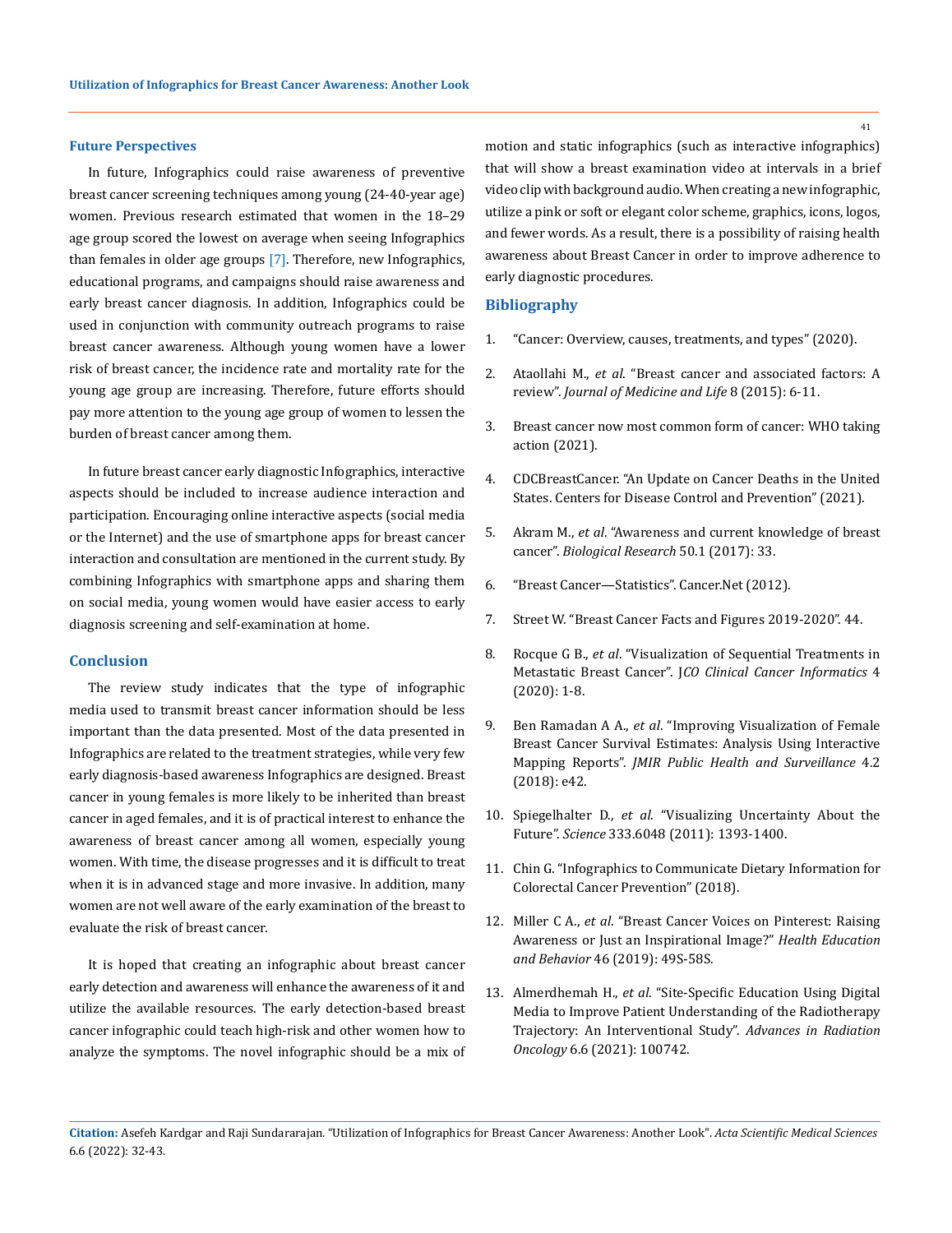- 14. Moses M E., *et al*[. "Revisiting a Model of Ontogenetic Growth:](https://doi.org/10.1086/587073)  [Estimating Model Parameters from Theory and Data".](https://doi.org/10.1086/587073) *The [American Naturalist](https://doi.org/10.1086/587073)* 171.5 (2008): 632-645.
- 15. Adobe Flash CS3 Professional Read Me. (n.d.). 4.
- 16. [Poushter J. "Smartphone Ownership and Internet Usage](https://www.pewresearch.org/global/2016/02/22/smartphone-ownership-and-internet-usage-continues-to-climb-in-emerging-economies/)  [Continues to Climb in Emerging Economies". Pew Research](https://www.pewresearch.org/global/2016/02/22/smartphone-ownership-and-internet-usage-continues-to-climb-in-emerging-economies/)  [Center's Global Attitudes Project \(2016\).](https://www.pewresearch.org/global/2016/02/22/smartphone-ownership-and-internet-usage-continues-to-climb-in-emerging-economies/)
- 17. Prokhorov A V., *et al*[. "Developing mobile phone text messages](https://doi.org/10.1186/s12889-017-4027-z)  [for tobacco risk communication among college students: A](https://doi.org/10.1186/s12889-017-4027-z)  [mixed-methods study".](https://doi.org/10.1186/s12889-017-4027-z) *BMC Public Health* 17.1 (2017): 137.
- 18. [Tuot DS and Boulware LE. "Telehealth Applications to](https://doi.org/10.1053/j.ackd.2016.11.017)  [Enhance CKD Knowledge and Awareness Among Patients and](https://doi.org/10.1053/j.ackd.2016.11.017)  Providers". *[Advances in Chronic Kidney Disease](https://doi.org/10.1053/j.ackd.2016.11.017)* 24.1 (2017): [39-45.](https://doi.org/10.1053/j.ackd.2016.11.017)
- 19. Sharifi M., *et al*[. "Leveraging text messaging and mobile](https://doi.org/10.2196/jmir.2780)  [technology to support pediatric obesity-related behavior](https://doi.org/10.2196/jmir.2780)  [change: A qualitative study using parent focus groups and](https://doi.org/10.2196/jmir.2780)  interviews". *[Journal of Medical Internet Research](https://doi.org/10.2196/jmir.2780)* 15.12 (2013): [e272.](https://doi.org/10.2196/jmir.2780)
- 20. Kirkovits T., *et al*[. "eHealth in Modern patient-caregiver](https://doi.org/10.2196/cancer.5132)  [Communication: High Rate of Acceptance Among Physicians](https://doi.org/10.2196/cancer.5132)  [for Additional Support of Breast Cancer Patients During Long-](https://doi.org/10.2196/cancer.5132)Term Therapy". *JMIR Cancer* [2.2 \(2016\): e14.](https://doi.org/10.2196/cancer.5132)
- 21. Maddock C., *et al*[. "Online information needs of cancer patients](https://doi.org/10.3332/ecancer.2011.235)  and their organizations". *[Ecancermedicalscience](https://doi.org/10.3332/ecancer.2011.235)* 5 (2011): 235.
- 22. Ruckenstuhl P., *et al*[. "Like or Dislike? Impact of Facebook on](https://doi.org/10.2196/cancer.5367)  [Ewing Sarcoma Treatment".](https://doi.org/10.2196/cancer.5367) *JMIR Cancer* 2.2 (2016): e5367.
- 23. Otten JJ., *et al*[. "Infographics And Public Policy: Using Data](https://doi.org/10.1377/hlthaff.2015.0642)  [Visualization To Convey Complex Information".](https://doi.org/10.1377/hlthaff.2015.0642) *Health Affairs* [34.11 \(2015a\): 1901-1907.](https://doi.org/10.1377/hlthaff.2015.0642)
- 24. Mc Sween-Cadieux E., *et al*[. "Use of infographics as a health](https://doi.org/10.1136/bmjopen-2020-046117)[related knowledge translation tool: Protocol for a scoping](https://doi.org/10.1136/bmjopen-2020-046117)  review". *BMJ Open* [11.6 \(2021\): e046117.](https://doi.org/10.1136/bmjopen-2020-046117)
- 25. [What Is an Infographic: Types, Examples, Tips. \(2017\).](https://blog.icons8.com/articles/what-is-an-infographic/)
- 26. Stonbraker S., *et al*[. "Developing Infographics to Facilitate](https://doi.org/10.1055/s-0039-1694001)  [HIV-Related Patient-Provider Communication in a Limited-](https://doi.org/10.1055/s-0039-1694001)Resource Setting". *[Applied Clinical Informatics](https://doi.org/10.1055/s-0039-1694001)* 10.4 (2019): [597-609.](https://doi.org/10.1055/s-0039-1694001)
- 27. [Kardgar A. "Measuring the Impacts of Developing Strategies](https://docs.lib.purdue.edu/dissertations/AAI10608503)  [for Instruction and Assessment of Infographics for First-](https://docs.lib.purdue.edu/dissertations/AAI10608503)[Year Technology College Students". Theses and Dissertations](https://docs.lib.purdue.edu/dissertations/AAI10608503)  [Available from ProQuest \(2017\): 1-132.](https://docs.lib.purdue.edu/dissertations/AAI10608503)
- 28. Kardgar A., *et al*[. "Developing Strategies for Instruction](https://peer.asee.org/developing-strategies-for-instruction-and-assessment-of-infographics-for-first-year-technology-students)  [and Assessment of Infographics for First-Year Technology](https://peer.asee.org/developing-strategies-for-instruction-and-assessment-of-infographics-for-first-year-technology-students)  [Students". 2017 ASEE Annual Conference and Exposition](https://peer.asee.org/developing-strategies-for-instruction-and-assessment-of-infographics-for-first-year-technology-students)  [\(2017\).](https://peer.asee.org/developing-strategies-for-instruction-and-assessment-of-infographics-for-first-year-technology-students)
- 29. [Park SE and Tang L. "How color and visual complexity affect](https://doi.org/10.1080/17453054.2019.1573633)  [the evaluation of skin cancer infographics: An experimental](https://doi.org/10.1080/17453054.2019.1573633)  study". *[Journal of Visual Communication in Medicine](https://doi.org/10.1080/17453054.2019.1573633)* 42.2 [\(2019\): 52-65.](https://doi.org/10.1080/17453054.2019.1573633)
- 30. Reinecke K., *et al*[. "Predicting users' first impressions of](https://doi.org/10.1145/2470654.2481281)  [website aesthetics with a quantification of perceived visual](https://doi.org/10.1145/2470654.2481281)  complexity and colorfulness". *[Proceedings of the SIGCHI](https://doi.org/10.1145/2470654.2481281)  [Conference on Human Factors in Computing Systems](https://doi.org/10.1145/2470654.2481281)* (2013): [2049-2058.](https://doi.org/10.1145/2470654.2481281)
- 31. Borkin M A., *et al*[. "What makes a visualization memorable?"](https://doi.org/10.1109/TVCG.2013.234)  *[IEEE Transactions on Visualization and Computer Graphics](https://doi.org/10.1109/TVCG.2013.234)* [19.12 \(2013\): 2306-2315.](https://doi.org/10.1109/TVCG.2013.234)
- 32. [Balkac M and Ergun E. "Role of Infographics in Healthcare".](https://doi.org/10.4103/0366-6999.243569)  *[Chinese Medical Journal](https://doi.org/10.4103/0366-6999.243569)* 131.20 (2018): 2514-2517.
- 33. ["Cancer ribbon colors: Chart and guide" \(2018\).](https://www.medicalnewstoday.com/articles/323448)
- 34. Krum R. "Cool Infographics: Effective Communication with Data Visualization and Design (1<sup>st</sup> edition)". Wiley (2013).
- 35. [Breast cancer infographic D. \(n.d.\). Breast cancer infographic,](https://depositphotos.com/vector-images/breast-cancer-infographic.html)  [Royalty-free Breast cancer infographic Vector Images and](https://depositphotos.com/vector-images/breast-cancer-infographic.html)  [Drawings | Depositphotos®. Depositphotos. Retrieved](https://depositphotos.com/vector-images/breast-cancer-infographic.html)  [December 12, \(2021\).](https://depositphotos.com/vector-images/breast-cancer-infographic.html)
- 36. Otten J J., *et al*[. "Infographics And Public Policy: Using Data](https://doi.org/10.1377/hlthaff.2015.0642)  [Visualization To Convey Complex Information".](https://doi.org/10.1377/hlthaff.2015.0642) *Health Affairs* [34.11 \(2015b\): 1901-1907.](https://doi.org/10.1377/hlthaff.2015.0642)
- 37. McCrorie A., *et al*[. "Infographics: Healthcare Communication](https://www.ncbi.nlm.nih.gov/pmc/articles/PMC4920488/)  for the Digital Age". *[The Ulster Medical Journal](https://www.ncbi.nlm.nih.gov/pmc/articles/PMC4920488/)* 85.2 (2016): [71-75.](https://www.ncbi.nlm.nih.gov/pmc/articles/PMC4920488/)
- 38. [Breast cancer word cloud, D. \(n.d.\). Breast cancer—Word](file:///E:/ANUSHA/Acta/JUNE/ASMS/ASMS-22-RW-051/from%20https:/depositphotos.com/114842490/stock-photo-breast-cancer-word-cloud.html)  [cloud. Depositphotos 13, \(2021\).](file:///E:/ANUSHA/Acta/JUNE/ASMS/ASMS-22-RW-051/from%20https:/depositphotos.com/114842490/stock-photo-breast-cancer-word-cloud.html)
- 39. [Krum R. "Cool infographics: Effective communication with](http://www.books24x7.com/marc.asp?bookid=58139)  [data visualization and design" \(2014\).](http://www.books24x7.com/marc.asp?bookid=58139)

**Citation:** Asefeh Kardgar and Raji Sundararajan*.* "Utilization of Infographics for Breast Cancer Awareness: Another Look". *Acta Scientific Medical Sciences*  6.6 (2022): 32-43.